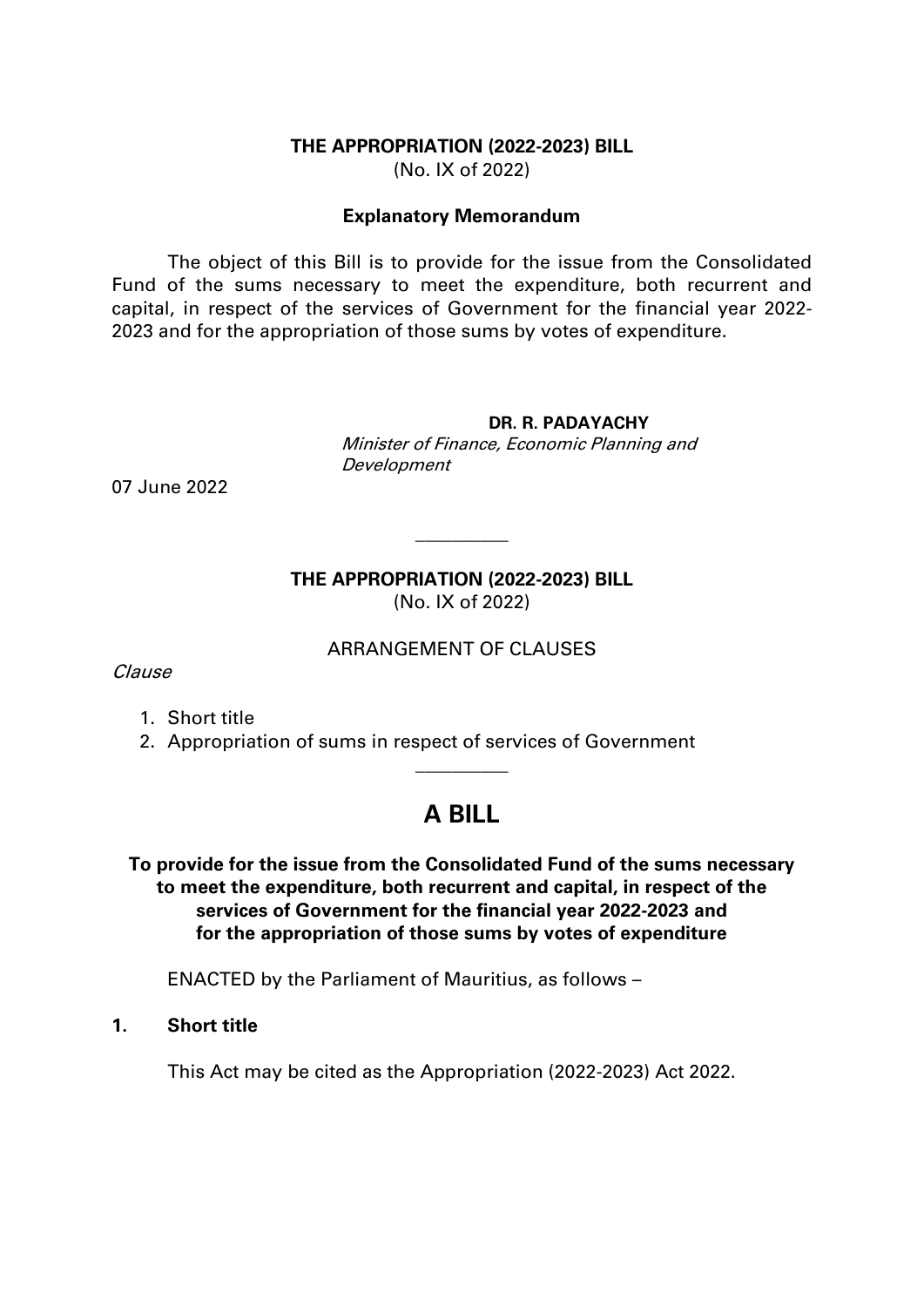### **2. Appropriation of sums in respect of services of Government**

(1) A total sum not exceeding one hundred and fifty-two billion rupees (Rs.152,000,000,000) shall be issued from the Consolidated Fund to meet the expenditure, both recurrent and capital, in respect of the services of Government for the financial year 2022-2023.

(2) The expenditure of the total sum under subsection (1) shall be appropriated by votes of expenditure, in conformity with the Schedule and the Estimates 2022-2023 laid before the Assembly.

\_\_\_\_\_\_\_\_\_\_\_\_\_\_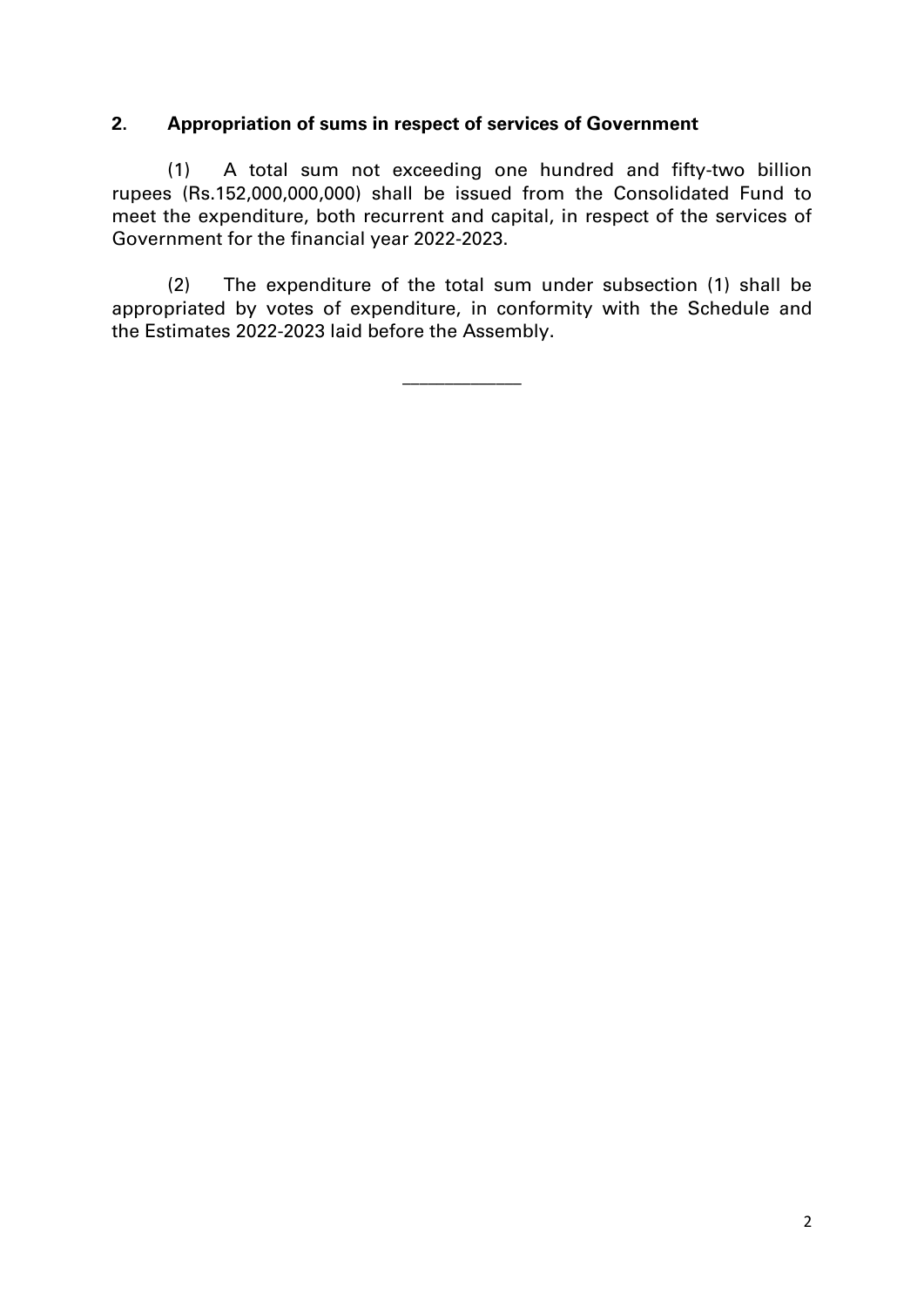### **SCHEDULE**

### [Section 2]

# Estimates of expenditure

|          |                                                                                                 | Recurrent | Capital  | Total    |
|----------|-------------------------------------------------------------------------------------------------|-----------|----------|----------|
| Vote     |                                                                                                 | Sum       | Sum      | Sum      |
|          |                                                                                                 | (Rs 000)  | (Rs 000) | (Rs 000) |
| $1 - 1$  | <b>Office of the President</b>                                                                  | 70,400    | 19,600   | 90,000   |
| $1 - 2$  | <b>Office of the Vice-President</b>                                                             | 15,800    |          | 15,800   |
| $1 - 3$  | <b>National Assembly</b>                                                                        | 250,500   | 21,000   | 271,500  |
| $1 - 4$  | <b>Electoral Supervisory</b><br><b>Commission and Electoral</b><br><b>Boundaries Commission</b> | 4,000     |          | 4,000    |
| $1 - 5$  | <b>Office of the Electoral</b><br>Commissioner                                                  | 260,500   |          | 260,500  |
| $1 - 6$  | The Judiciary                                                                                   | 640,300   | 56,700   | 697,000  |
| $1 - 7$  | <b>Public Service Commission</b><br>and Disciplined Forces<br><b>Service Commission</b>         | 125,000   | 17,500   | 142,500  |
| $1 - 8$  | <b>Public Bodies Appeal</b><br><b>Tribunal</b>                                                  | 18,000    | 800      | 18,800   |
| $1 - 9$  | Office of Ombudsman                                                                             | 16,400    |          | 16,400   |
| $1 - 10$ | <b>National Audit Office</b>                                                                    | 193,000   |          | 193,000  |
| $1 - 11$ | <b>Employment Relations</b><br><b>Tribunal</b>                                                  | 23,500    |          | 23,500   |
| $1 - 12$ | <b>Local Government Service</b><br>Commission                                                   | 47,400    | 9,100    | 56,500   |
| $1 - 13$ | <b>Independent Commission</b><br><b>Against Corruption</b>                                      | 247,000   | 3,000    | 250,000  |
| $1 - 14$ | <b>National Human Rights</b><br>Commission                                                      | 29,500    | 3,000    | 32,500   |
| $1 - 15$ | Office of Ombudsperson<br>for Children                                                          | 19,500    | 6,000    | 25,500   |
| $1 - 16$ | <b>Independent Police</b><br><b>Complaints Commission</b>                                       | 14,400    |          | 14,400   |
| $1 - 17$ | <b>Financial Crime Commission</b>                                                               | 10,000    |          | 10,000   |
| $1 - 18$ | Office of Ombudsperson for<br><b>Financial Services</b>                                         | 12,900    |          | 12,900   |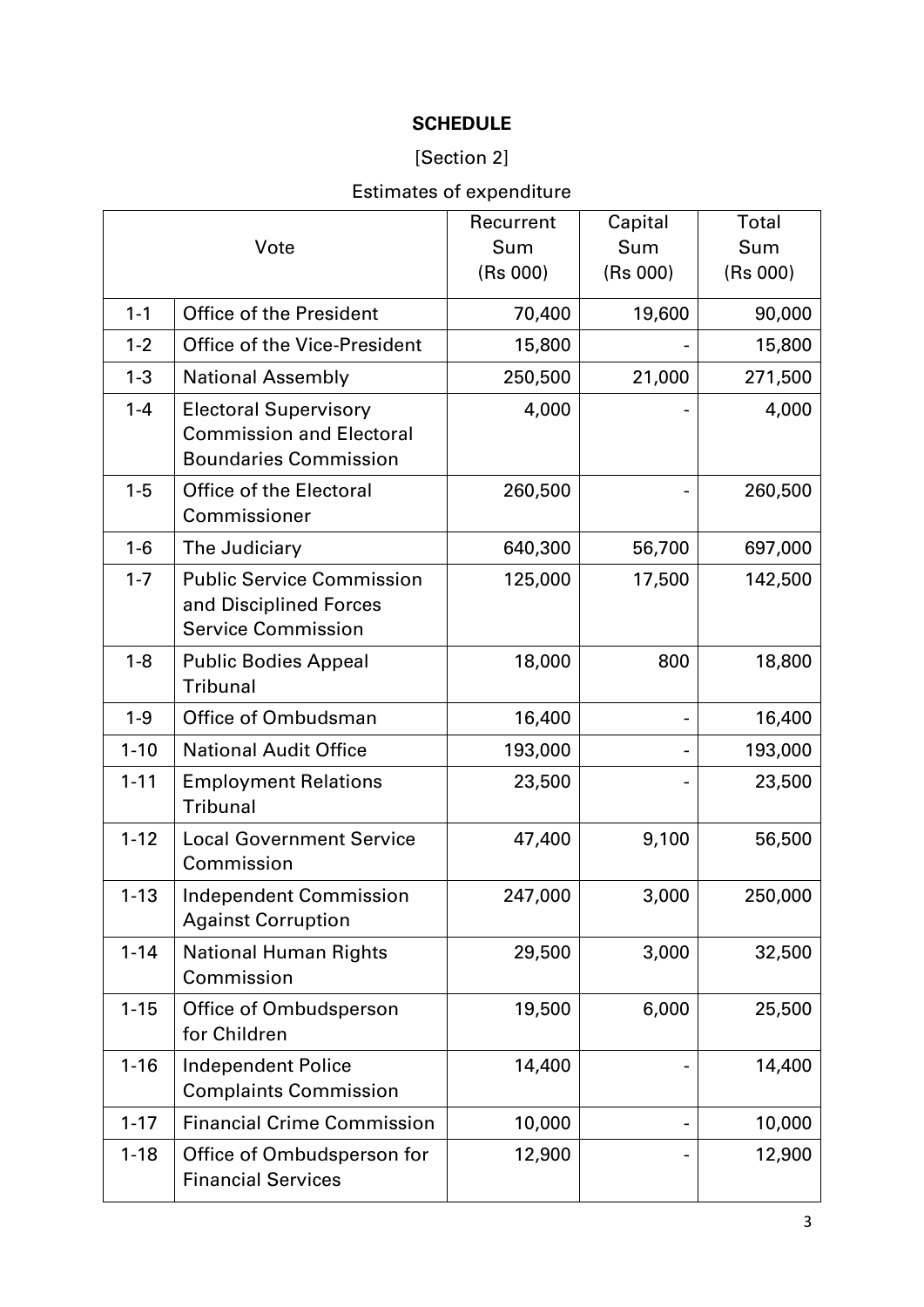|          |                                                                                                                                                                                                                          | Recurrent | Capital   | Total      |
|----------|--------------------------------------------------------------------------------------------------------------------------------------------------------------------------------------------------------------------------|-----------|-----------|------------|
|          | Vote                                                                                                                                                                                                                     | Sum       | Sum       | Sum        |
|          |                                                                                                                                                                                                                          | (Rs 000)  | (Rs 000)  | (Rs 000)   |
|          | <b>Prime Minister's Office,</b><br><b>Ministry of Defence, Home</b><br><b>Affairs and External</b><br><b>Communications and</b><br><b>Ministry for Rodrigues,</b><br><b>Outer Islands and Territorial</b><br>Integrity - |           |           |            |
| $2 - 1$  | <b>Prime Minister's Office</b>                                                                                                                                                                                           | 993,900   | 446,100   | 1,440,000  |
| $2 - 2$  | <b>External Communications</b>                                                                                                                                                                                           | 20,300    |           | 20,300     |
| $2 - 3$  | <b>Civil Aviation</b>                                                                                                                                                                                                    | 327,000   | 123,000   | 450,000    |
| $2 - 4$  | <b>Government Printing</b>                                                                                                                                                                                               | 166,000   | 30,000    | 196,000    |
| $2 - 5$  | <b>Police Service</b>                                                                                                                                                                                                    | 9,680,000 | 1,220,000 | 10,900,000 |
| $2 - 6$  | Rodrigues, Outer Islands<br>and Territorial Integrity                                                                                                                                                                    | 4,080,000 | 895,000   | 4,975,000  |
| $2 - 7$  | <b>Reform Institutions</b><br>and Rehabilitation                                                                                                                                                                         | 101,100   | 12,900    | 114,000    |
| $2 - 8$  | <b>Continental Shelf and</b><br><b>Maritime Zones</b><br>Administration<br>and Exploration                                                                                                                               | 28,000    | 4,000     | 32,000     |
| $2 - 9$  | <b>Forensic Science Laboratory</b>                                                                                                                                                                                       | 114,000   | 153,000   | 267,000    |
| $2 - 10$ | <b>Prison Service</b>                                                                                                                                                                                                    | 918,400   | 55,600    | 974,000    |
| $3 - 1$  | <b>Deputy Prime Minister's</b><br><b>Office, Ministry of Housing,</b><br><b>Land Use Planning, and</b><br>Tourism -<br><b>Housing and Land Use</b><br>Planning                                                           | 562,600   | 1,297,400 | 1,860,000  |
| $3 - 2$  | <b>Valuation Department</b>                                                                                                                                                                                              | 126,500   | 8,500     | 135,000    |
|          |                                                                                                                                                                                                                          |           |           |            |
| $3 - 3$  | Tourism                                                                                                                                                                                                                  | 329,000   | 23,000    | 352,000    |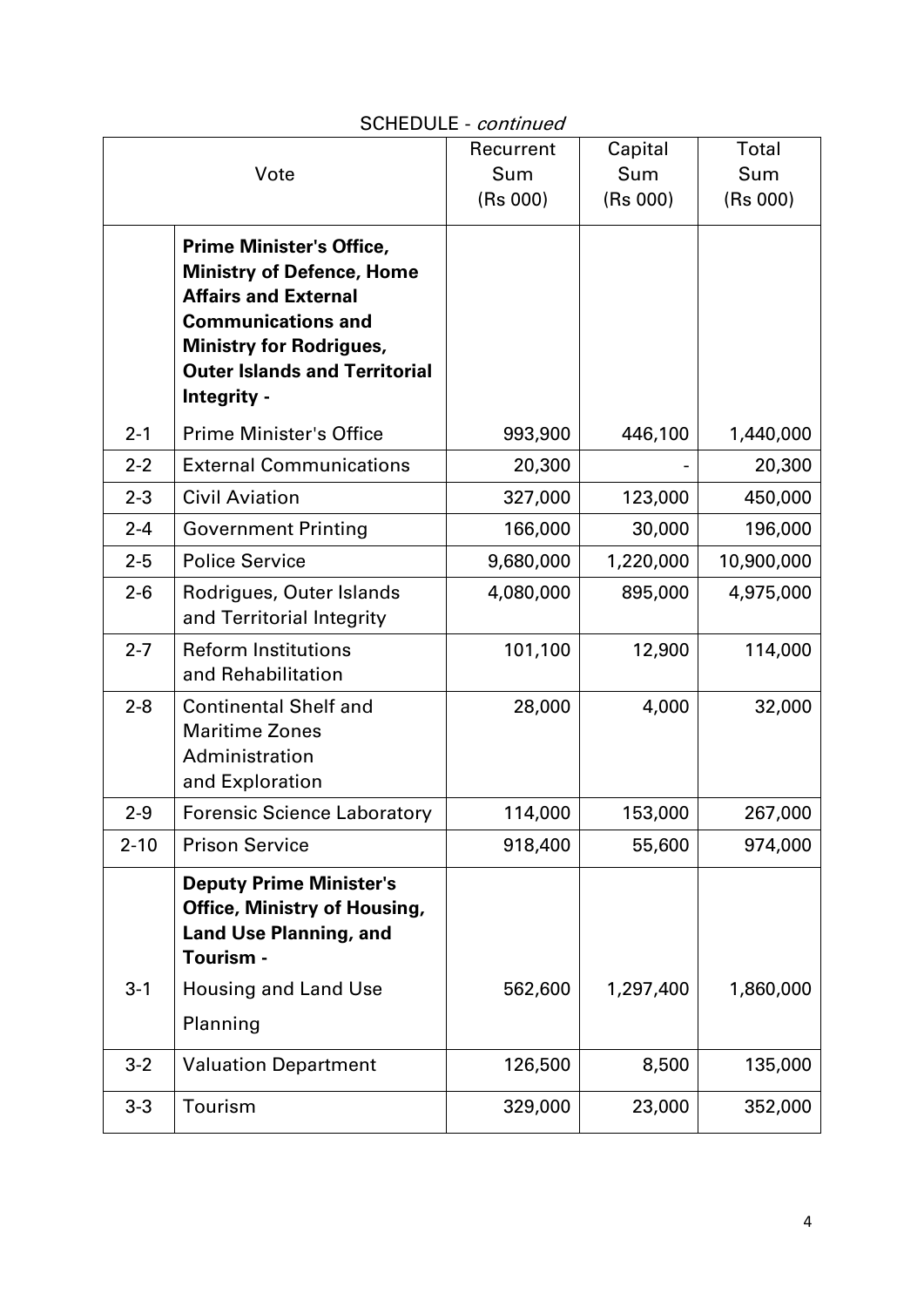|         |                                                                                                                                       | Recurrent  | Capital   | Total      |
|---------|---------------------------------------------------------------------------------------------------------------------------------------|------------|-----------|------------|
| Vote    |                                                                                                                                       | Sum        | Sum       | Sum        |
|         |                                                                                                                                       | (Rs 000)   | (Rs 000)  | (Rs 000)   |
| $4 - 1$ | Vice-Prime Minister's Office,<br>Ministry of Education,<br><b>Tertiary Education, Science</b><br>and Technology                       | 17,172,000 | 1,128,000 | 18,300,000 |
|         | <b>Vice-Prime Minister's Office,</b><br><b>Ministry of Local</b><br><b>Government and Disaster</b><br><b>Risk Management -</b>        |            |           |            |
| $5 - 1$ | <b>Local Government</b>                                                                                                               | 4,220,000  | 740,000   | 4,960,000  |
| $5-2$   | <b>National Disaster Risk</b><br>Reduction                                                                                            | 23,700     | 2,700     | 26,400     |
| $5 - 3$ | <b>Mauritius Fire and Rescue</b><br>Service                                                                                           | 622,000    | 188,000   | 810,000    |
| $5-4$   | <b>Mauritius Meteorological</b><br><b>Services</b>                                                                                    | 109,300    | 12,600    | 121,900    |
|         | <b>Ministry of Land Transport</b><br>and Light Rail, and Foreign<br><b>Affairs, Regional Integration</b><br>and International Trade - |            |           |            |
| $6 - 1$ | <b>Land Transport and Light</b><br>Rail                                                                                               | 1,796,000  | 379,000   | 2,175,000  |
| $6 - 2$ | Foreign Affairs, Regional<br>Integration and International<br><b>Trade</b>                                                            | 1,274,700  | 62,300    | 1,337,000  |
| $6 - 3$ | <b>Human Rights Division</b>                                                                                                          | 24,400     |           | 24,400     |
|         | <b>Ministry of Finance,</b><br><b>Economic Planning and</b><br>Development -                                                          |            |           |            |
| $7 - 1$ | Finance, Economic Planning<br>and Development                                                                                         | 4,011,100  | 338,900   | 4,350,000  |
| $7 - 2$ | <b>Central Procurement Board</b>                                                                                                      | 72,000     |           | 72,000     |
| $7 - 3$ | Treasury                                                                                                                              | 166,970    | 8,430     | 175,400    |
| $7 - 4$ | <b>Statistics Mauritius</b>                                                                                                           | 446,500    | 31,000    | 477,500    |
| $7 - 5$ | <b>Corporate and Business</b><br><b>Registration Department</b>                                                                       | 142,800    | 1,500     | 144,300    |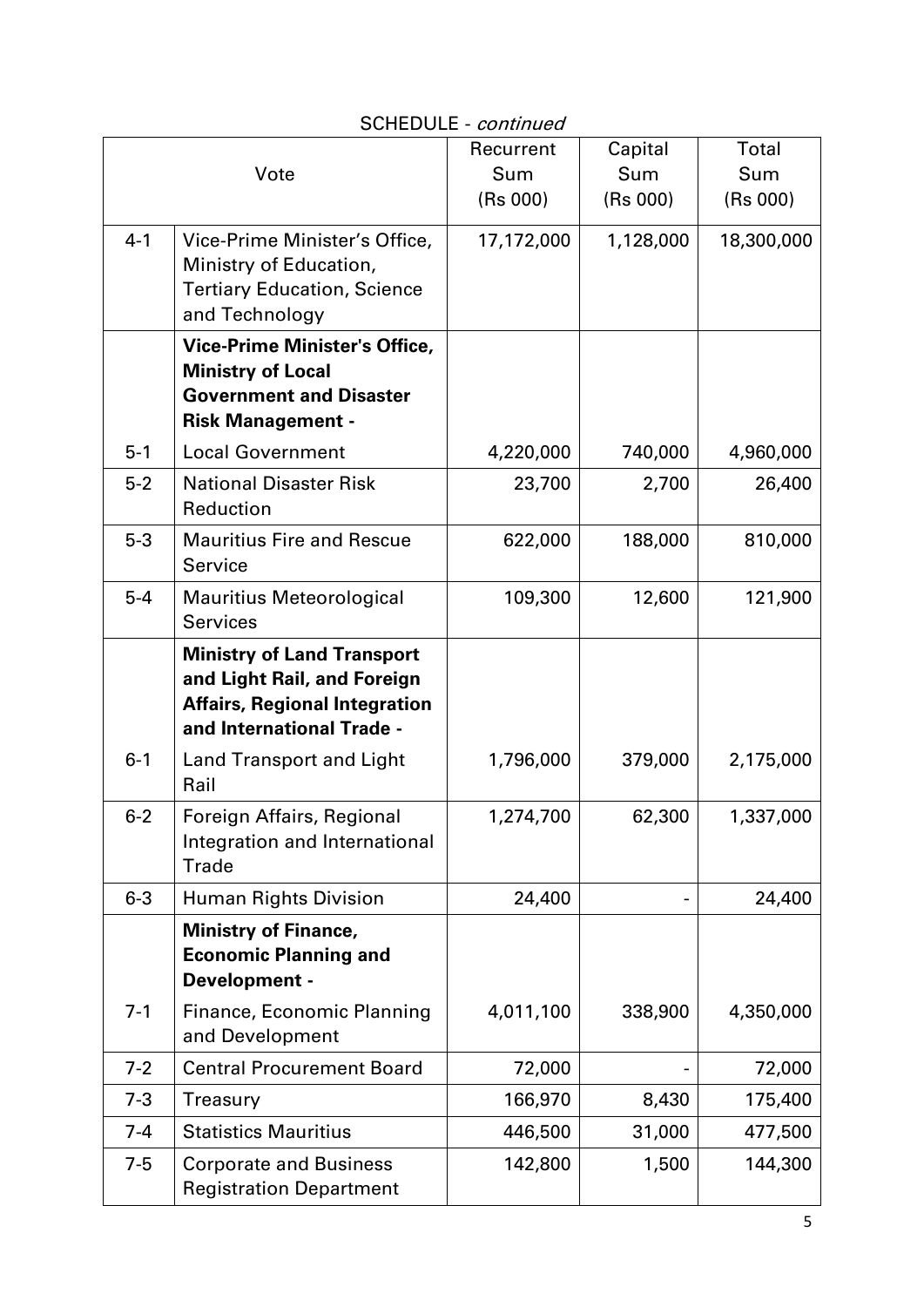|          |                                                                                               | Recurrent  | Capital   | Total      |
|----------|-----------------------------------------------------------------------------------------------|------------|-----------|------------|
| Vote     |                                                                                               | Sum        | Sum       | Sum        |
|          |                                                                                               | (Rs 000)   | (Rs 000)  | (Rs 000)   |
| $7-6$    | Registrar-General's<br>Department                                                             | 116,500    | 39,800    | 156,300    |
| $8 - 1$  | Ministry of Energy and<br><b>Public Utilities</b>                                             | 244,000    | 2,463,000 | 2,707,000  |
|          | <b>Ministry of Social</b><br><b>Integration, Social Security</b><br>and National Solidarity - |            |           |            |
| $9 - 1$  | Social Integration                                                                            | 614,000    | 23,000    | 637,000    |
| $9 - 2$  | <b>Social Security and National</b><br>Solidarity                                             | 46,355,000 | 70,000    | 46,425,000 |
| $10-1$   | Ministry of Industrial<br>Development, SMEs<br>and Cooperatives                               | 479,000    | 34,000    | 513,000    |
|          | <b>Ministry of Environment,</b><br><b>Solid Waste Management</b><br>and Climate Change -      |            |           |            |
| $11 - 1$ | <b>Environment and Climate</b><br>Change                                                      | 392,300    | 25,700    | 418,000    |
| $11 - 2$ | Solid & Hazardous Waste<br>and Beach Management                                               | 810,700    | 14,300    | 825,000    |
| $12 - 1$ | <b>Ministry of Financial</b><br><b>Services and Good</b><br>Governance                        | 297,000    | 15,000    | 312,000    |
|          | <b>Attorney-General's Office,</b><br><b>Ministry of Agro-Industry</b><br>and Food Security -  |            |           |            |
| $13 - 1$ | <b>Office of the Solicitor-</b><br>General                                                    | 323,000    | 11,000    | 334,000    |
| $13 - 2$ | Office of the Director of<br><b>Public Prosecutions</b>                                       | 157,300    | 20,700    | 178,000    |
| $13 - 3$ | Office of the Parliamentary<br>Counsel                                                        | 22,700     |           | 22,700     |
| $13 - 4$ | Ministry of Agro-Industry<br>and Food Security                                                | 2,068,000  | 342,000   | 2,410,000  |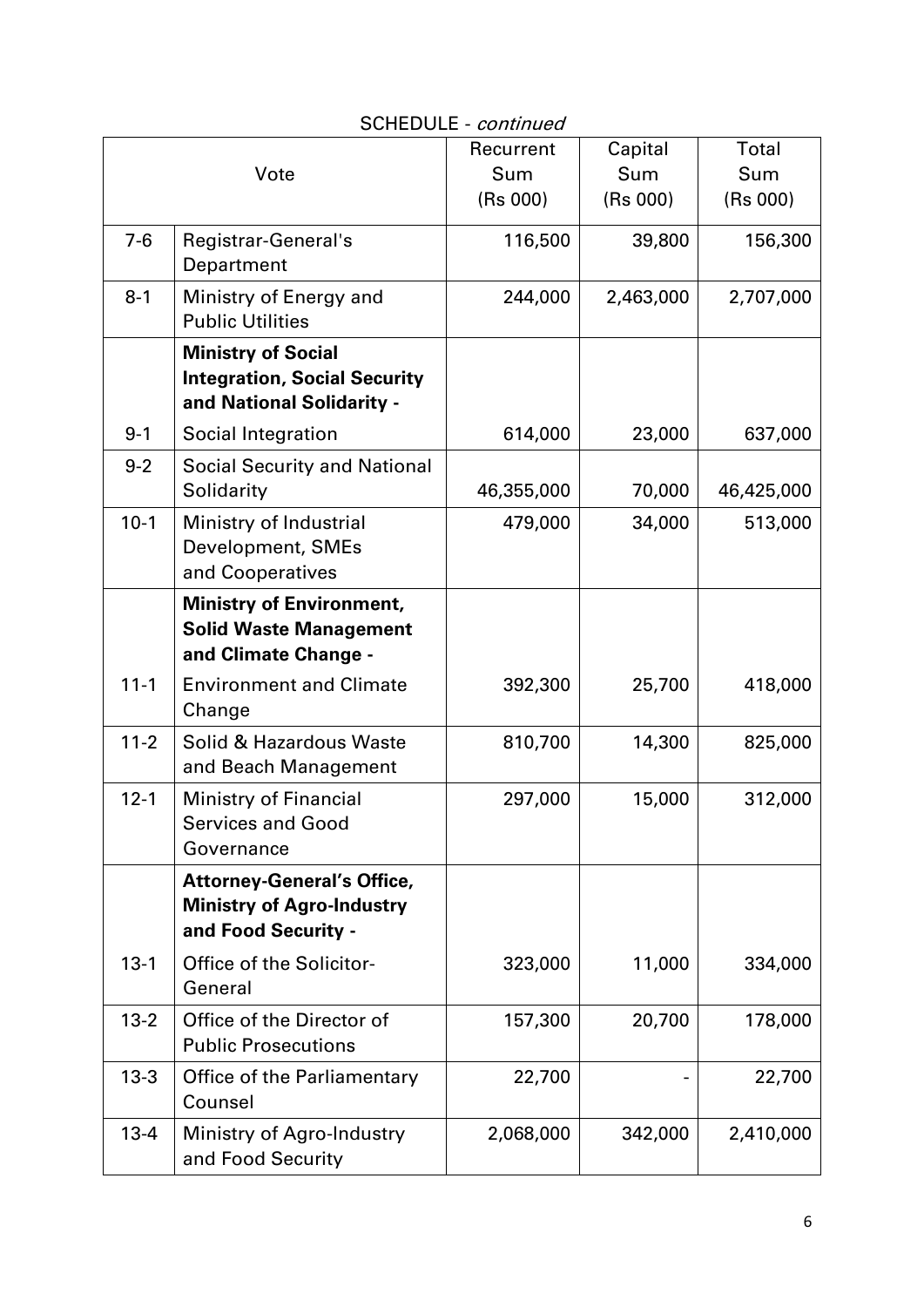|          |                                                                                          | Recurrent  | Capital   | Total      |
|----------|------------------------------------------------------------------------------------------|------------|-----------|------------|
|          | Vote                                                                                     | Sum        | Sum       | Sum        |
|          |                                                                                          | (Rs 000)   | (Rs 000)  | (Rs 000)   |
| $14 - 1$ | Ministry of Youth<br><b>Empowerment, Sports and</b><br>Recreation                        | 633,000    | 155,000   | 788,000    |
|          | <b>Ministry of National</b><br>Infrastructure and<br><b>Community Development -</b>      |            |           |            |
| $15 - 1$ | <b>National Infrastructure</b>                                                           | 801,930    | 3,148,070 | 3,950,000  |
| $15 - 2$ | <b>National Development Unit</b>                                                         | 271,000    | 523,000   | 794,000    |
| $16-1$   | Ministry of Information<br>Technology,<br>Communication and<br>Innovation                | 689,800    | 216,200   | 906,000    |
|          | <b>Ministry of Labour, Human</b>                                                         |            |           |            |
|          | <b>Resource Development and</b>                                                          |            |           |            |
|          | <b>Training, and Commerce</b>                                                            |            |           |            |
|          | and Consumer Protection -                                                                |            |           |            |
| $17 - 1$ | Labour, Human Resource<br><b>Development and Training</b>                                | 828,000    | 40,000    | 868,000    |
| $17 - 2$ | <b>Commerce and Consumer</b><br>Protection                                               | 167,400    | 12,600    | 180,000    |
| $18-1$   | Ministry of Health and<br>Wellness                                                       | 12,200,000 | 2,500,000 | 14,700,000 |
|          | <b>Ministry of Blue Economy,</b><br><b>Marine Resources, Fisheries</b><br>and Shipping - |            |           |            |
| $19-1$   | <b>Blue Economy, Marine</b><br><b>Resources and Shipping</b>                             | 225,800    | 19,200    | 245,000    |
| $19-2$   | <b>Fisheries</b>                                                                         | 326,600    | 73,400    | 400,000    |
|          | <b>Ministry of Gender Equality</b><br>and Family Welfare -                               |            |           |            |
| $20-1$   | <b>Gender Equality and Family</b><br>Welfare                                             | 478,500    | 21,500    | 500,000    |
| $20 - 2$ | Social Welfare and<br><b>Community-Based Activities</b>                                  | 365,100    | 21,900    | 387,000    |